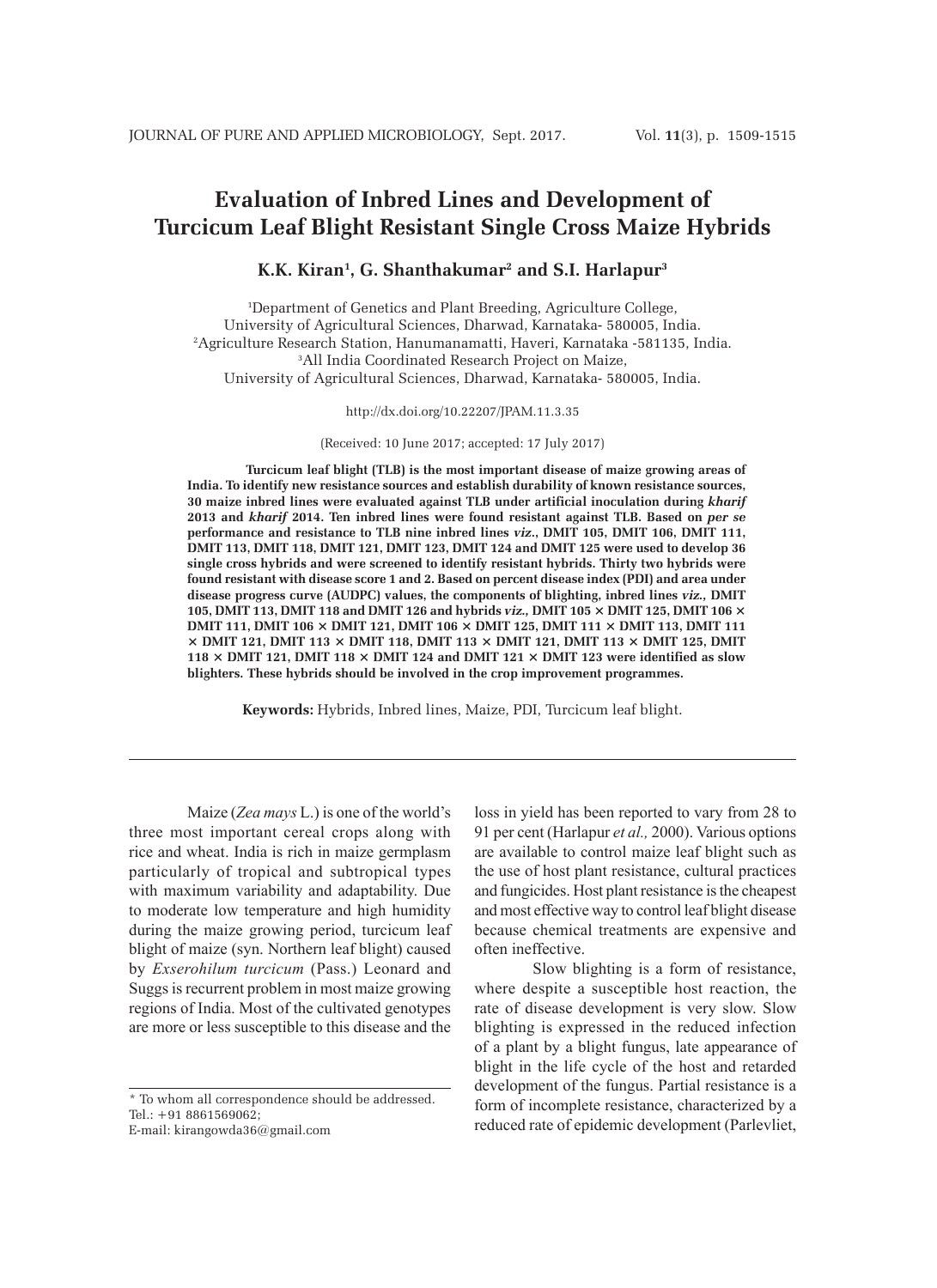1979). The phenomenon of slow blighting was observed in Helminthosporium leaf blight of wheat (Patil, 2000) and partial resistance to TLB of maize (Mallikarjuna, 1998). The utilization of resistance source in breeding programme requires detailed information on various components of resistance under field conditions. Hence a field study was undertaken to determine the turcicum leaf blight response of 30 maize inbred lines to development of resistant single cross maize hybrids and to evaluate the resultant hybrids against TLB to identify resistant hybrids and blighting reaction.

#### **MATERIALS AND METHODS**

The experiments were conducted at Main Agricultural Research Station, maize Scheme, University of Agricultural Sciences, Dharwad, Karnataka (15° 25' N latitude, 70° 25' East longitude) with an altitude of 678 m above mean sea level. Each test line was sown in 2 rows of 4 m length and rows were spaced at 60 cm in randomized block design with two replications. The test genotypes were inoculated with *E. turcicum*  multiplied on sorghum grain culture by whorl drop method. Inoculation was done twice at 35 and 45 days after sowing (DAS) followed by water spray so as to maintain required humidity for successful infection. Spreader rows of highly susceptible inbred CM 202 were planted at the border and at regular interval as a source of secondary inoculum for disease development. Observations on blight severity was recorded at the time of tasselling, 20 days after tasselling and at maturity using 1-5 scale (Payak and Sharma, 1983). Based on this scale, the genotypes were classified into three groups *viz.*, resistant (disease score  $\leq$ 2), moderately resistant (disease score 3) and susceptible (disease score >4). Further, PDI (Wheeler, 1969) and AUDPC (Wilcoxson *et al.,* 1975) were calculated by using the following formula.



J PURE APPL MICROBIO*,* **11**(3), SEPTEMBER 2017.

 $S_{i-1}$  = Severity of disease proceeding to i<sup>th</sup> period  $T_i$ -  $T_i$  = time intervals between two observations

#### **Screening of inbred lines**

The experimental materials in the study composed of sixty inbred lines developed at Main Agricultural Research Station (MARS), maize Scheme, University of Agricultural Sciences, Dharwad and forty inbred lines received from Indian Institute of Maize Research, New Delhi. From one hundred lines, thirty resistant lines were selected based on disease reaction and *per se* performance during *kharif*-2013 and were selfed. These lines along with susceptible check (CM 202) were again grown during *kharif*-2014 under artificial epiphytotic condition to identify new sources of resistance against TLB. The list of selected resistant inbred lines and their pedigree are presented in Table 1.

#### **Evaluation of hybrids**

Among thirty six inbred lines evaluated, nine resistant (disease score ≤ 2) and good *per se* performance inbred lines *viz.*, DMIT 105, DMIT 106, DMIT 111, DMIT 113, DMIT 118, DMIT 121, DMIT 123, DMIT 124 and DMIT 125 were selected for the production of single crosses. A total of 36 hybrids were produced in half diallel fashion during summer- 2014-15 and were screened for TLB under artificial epiphytotic condition during *kharif* 2015.

#### **RESULT AND DISCUSSION**

The inbred lines and hybrids of maize in present investigation were evaluated under artificial epiphytotic conditions during *kharif* 2014 and *kharif* 2015 to identify resistance source and to develop resistant maize hybrids against turcicum leaf blight (*Helminthosporium turcicum*).

# **Screening of inbred lines**

Out of thirty inbred lines, ten lines *viz.,* DMIT 105, DMIT 106, DMIT 111, DMIT 113, DMIT 118, DMIT 121, DMIT 123, DMIT 124, DMIT 125 and DMIT 126 recorded less than or equal to score 2 and grouped them as resistant; twelve inbred lines *viz.,* DMIT 101, DMIT 103, DMIT 104, DMIT 107, DMIT 108, DMIT 109, DMIT 110, DMIT 112, DMIT 119, DMIT 122, DMIT 127 and DMIT 129 possessing score 3.0 were categorized as moderate resistant and eight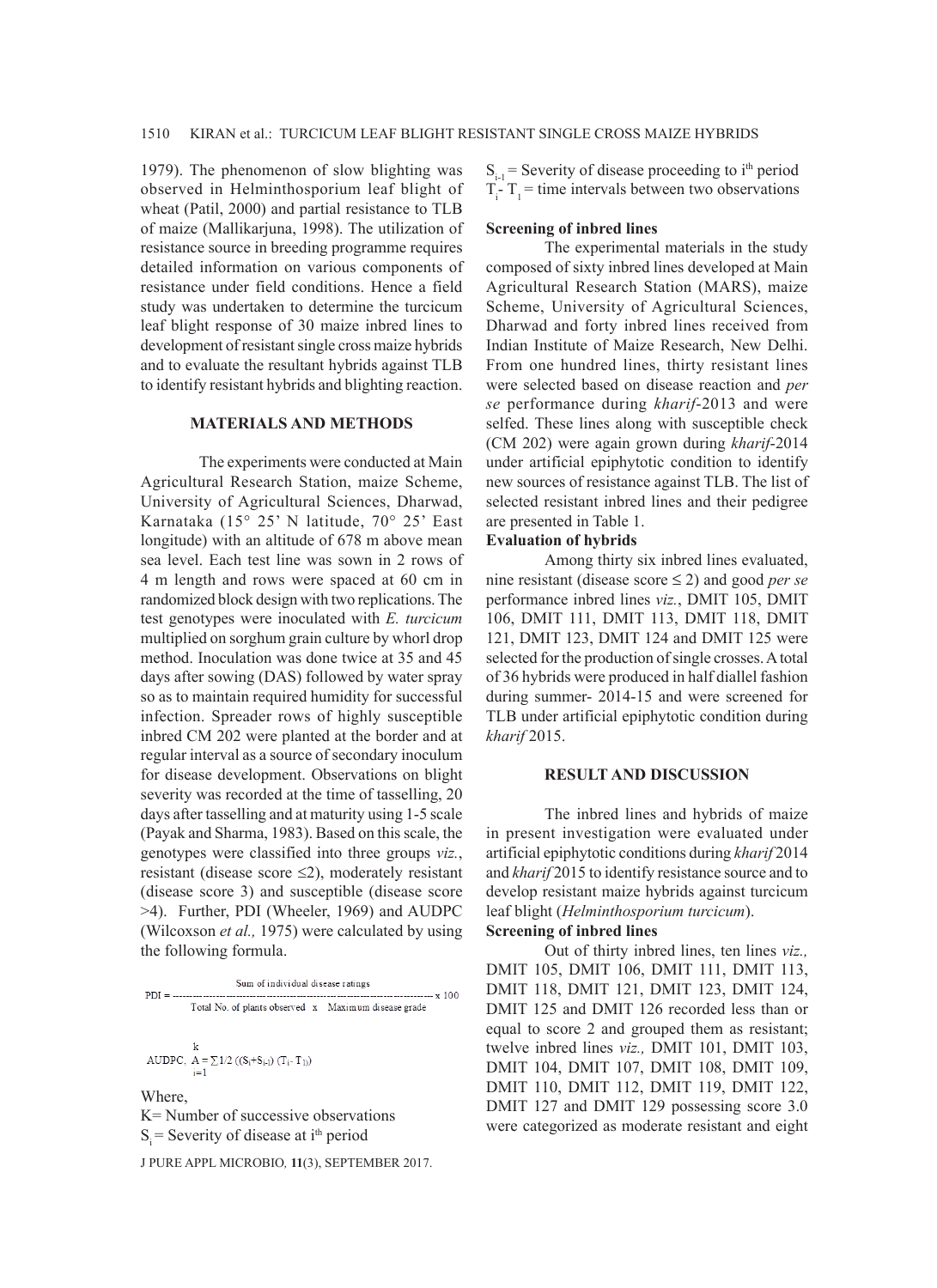inbred lines *viz.,* DMIT 102, DMIT 114, DMIT 117, DMIT 120, DMIT 130, DMIT 115, DMIT 116 and DMIT 128 exhibited TLB score 4 were categorized as susceptible and susceptible check (CM202) had score 5 was categorized as highly susceptible to TLB (Table 2). These are in agreement with results obtained by earlier workers (Chandrashekara *et al.,*  2014 and Singh *et al.* 2014) while working with turcicum leaf blight of maize.

# **Evaluation of hybrids**

The disease score at maturity ranged from 1 to 3 in hybrids and resistant check compared to

**Table 1.** List of inbred lines along with their pedigrees

| No.            | Line No             | Pedigree/source population                |
|----------------|---------------------|-------------------------------------------|
| 1              | DMIT <sub>101</sub> | WNCDMR 19 RYDWS 1592                      |
| $\overline{2}$ | <b>DMIT 102</b>     | DMH 8255-6-8-4-48                         |
| 3              | <b>DMIT 103</b>     | 900 Gold $\times$ NE 1412004-             |
|                |                     | $X-X-X-13$                                |
| 4              | <b>DMIT 104</b>     | 900 Gold $\times$ NE 1412004-             |
|                |                     | $X-X-X-20$                                |
| 5              | DMIT <sub>105</sub> | WNCDMR6RYFWS 8008                         |
| 6              | <b>DMIT 106</b>     | NK $6240 \times K - 155 - X - X - X - 18$ |
| 7              | <b>DMIT 107</b>     | BIO 6891-16-5-6                           |
| 8              | DMIT108             | SOS1YQBB26-B                              |
| 9              | <b>DMIT 109</b>     | CM $215 \times$ CM 145-1-5-8-28           |
| 10             | DMIT 110            | NK $6240 \times K-128-X-X-X-15$           |
| 11             | DMIT <sub>111</sub> | NK $6240 \times K - 128 - X - X - 18$     |
| 12             | <b>DMIT 112</b>     | CML $332 \times$ CML 325-6-5-25           |
| 13             | <b>DMIT 113</b>     | $PINNACLE \times K148-X-X$                |
|                |                     | $-X-X-X-16$                               |
| 14             | <b>DMIT 114</b>     | $30V92 \times K148-X-X-X-15$              |
| 15             | <b>DMIT 115</b>     | NK $6240 \times K - 132 - X - X - X - 11$ |
| 16             | <b>DMIT 116</b>     | $KS \times 4901 - X-X-X-X-14$             |
| 17             | <b>DMIT 117</b>     | NK $6240 \times$ CML 162-3-5-9-8          |
| 18             | DMIT <sub>118</sub> | $D$ 9081-6-4-8-20                         |
| 19             | <b>DMIT 119</b>     | 900 GOLD × NE1412004-X-                   |
|                |                     | $X-X-X-20$                                |
| 20             | <b>DMIT 120</b>     | CML146/CML176-B-29-1-3                    |
| 21             | <b>DMIT 121</b>     | NK 6240 × CML 412-6-5-20                  |
| 22             | <b>DMIT 122</b>     | <b>WNCDMR11R4788</b>                      |
| 23             | <b>DMIT 123</b>     | CM 290 × CML 160-X-X-X-3                  |
| 24             | DMIT124             | WNCDMR19RYDWS 1396                        |
| 25             | DMIT125             | WNCDMR6RYFWS 8053                         |
| 26             | DMIT126             | WNCDMR19RYDWS 1712A                       |
| 27             | <b>DMIT 127</b>     | $VA - 6 - 9 - 66$                         |
| 28             | DMIT128             | WNCDMR6RYFWS 8105                         |
| 29             | <b>DMIT 129</b>     | WNCDMR11R6362                             |
| 30             | DMIT <sub>130</sub> | WNCDWR10RYFWS 8627                        |

susceptible check (score 5). Out of 36 hybrids, fourteen hybrids possessed a disease score of 1 which were found to be highly resistant. Eighteen hybrids scored disease score of 2 indicating that they were resistant to the disease while, remaining four hybrids recorded disease score 3, which were found to be moderately resistant to the disease (Table 3). Similar results were reported by Kumar and Salgotra (2015).

### **Per cent disease index (PDI)**

Significant differences in disease severity were observed among the inbred lines and hybrids between days to tasselling and at maturity. The difference of genotypes in disease severity was due to diversity in their genetic makeup as reported by Williams and Hallauer (2000) and Kraja *et al.* (2000). Per cent disease index (PDI) and area under disease progress curve (AUDPC), the components of blighting, were calculated to identify slow blighting genotypes.

Per cent disease index shows the cumulative value of disease in the target genotypes. Its value is based on disease severity. Four inbred lines *viz.,* DMIT 105, DMIT 113, DMIT 118 and DMIT 126, fifteen hybrids which were developed from resistant inbreds *viz.,* DMIT 106 × DMIT 111, DMIT 106 × DMIT 121, DMIT 106 × DMIT 125, DMIT 111 × DMIT 113, DMIT 111 × DMIT 118, DMIT 111 × DMIT 121, DMIT 111 × DMIT 124, DMIT 113 × DMIT 118, DMIT 113 × DMIT 121, DMIT 113 × DMIT 125, DMIT 118 × DMIT 121, DMIT 118 × DMIT 123, DMIT 118 × DMIT 124, DMIT 118  $\times$  DMIT 125 and DMIT 121  $\times$ DMIT 123 and resistant check P 3051 showed not only delayed onset of the disease but also ended up with significantly lower disease severity (Table 4 and 5). In these genotypes, blight development was more or less the same during different periods of observation. Result indicates the resistance is oligogenic or polygenic with partial and race-nonspecific resistance. Hossain (1987) reported that maize genotypes Thaltzapam-8146 was found partially resistant to TLB. Sharma and Payak (1990) recorded durable resistance in two maize inbred lines CM-104 and CM-105 against *Exserohilum turcicum* and observed that these inbred lines were potential in transmitting resistance in hybrid combinations through additive gene action. Durability of their resistance was associated with polygenic control.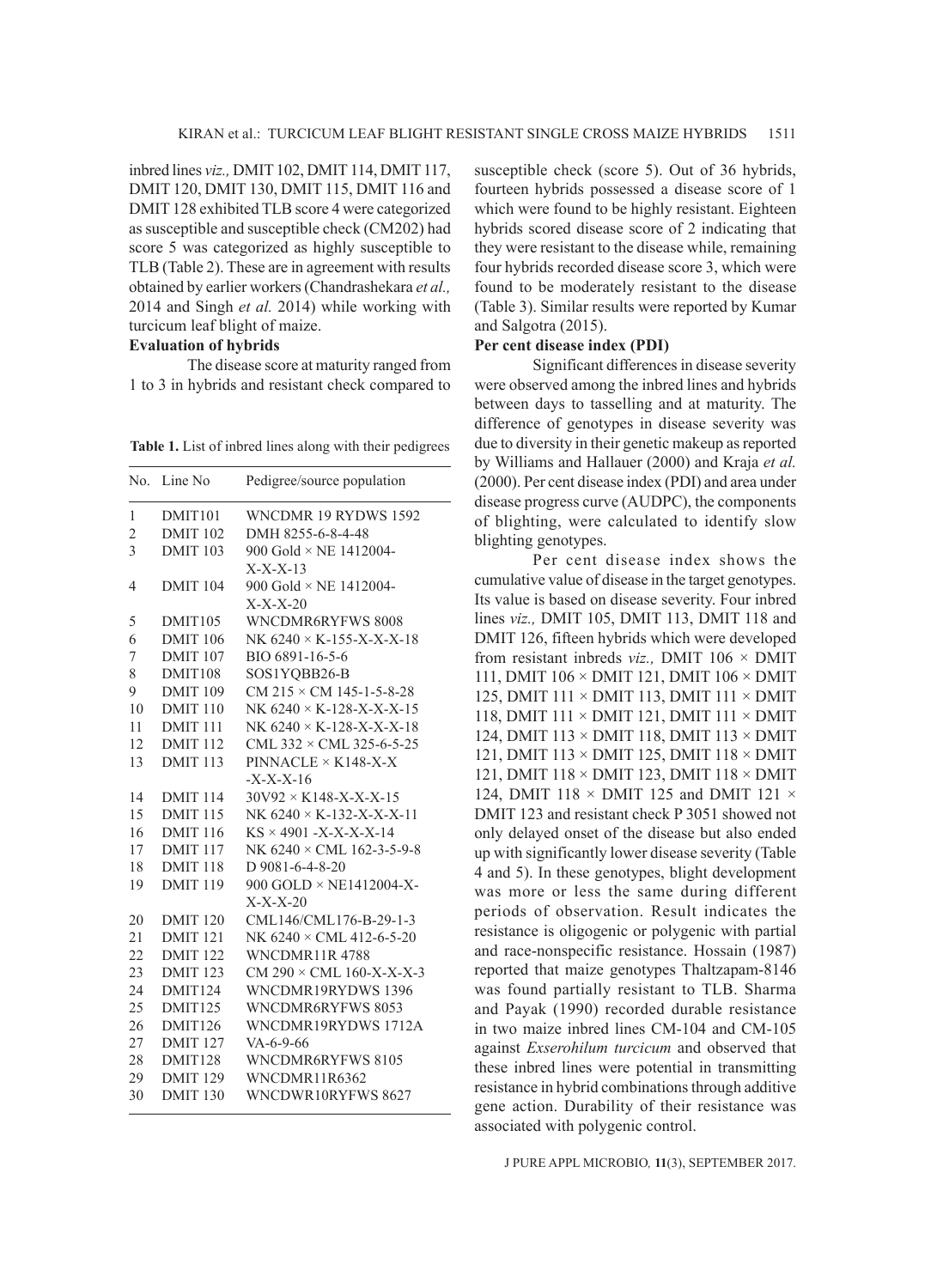#### **Area Under Disease Progress Curve (AUDPC)**

The AUDPC estimates the area under the actual infection curve. It is expressed as accumulation of daily percent infection values and interpreted directly without transformation. The higher the AUDPC, the more susceptible is the clone or variety. The AUDPC is calculated from all the three ratings at different time thus leading to a more accurate phenotypic evaluation. The loss of active leaf area results in less photosynthetic available region during the grain filling stage which eventually results in producing smaller kernels. This reduction may eventually contribute to the overall yield losses.

Area under disease progress curve was calculated for inbred lines, 36 hybrids and resistant and susceptible checks and it is presented in Table 4 and 5. The AUDPC values differed considerably for genotypes. The lowest AUDPC values were noticed in five inbred lines *viz.,* DMIT 105 (424.47), DMIT 113 (427.03), DMIT 118 (366.65), DMIT 121 (493.64) and DMIT 126 (387.62). Among hybrids and checks, twelve hybrids *viz.,* DMIT 105 × DMIT 125 (399.10), DMIT 106 × DMIT 111 (292.74), DMIT 106 × DMIT 121 (185.46), DMIT 106 × DMIT 125 (379.34), DMIT 111 × DMIT 113 (333.75), DMIT 111 × DMIT 121 (285.69), DMIT 113 × DMIT 118 (173.59), DMIT 113 × DMIT 121 (193.19), DMIT 113 × DMIT 125 (143.66), DMIT 118 × DMIT 121 (245.52), DMIT 118 × DMIT 124 (300.10) and DMIT 121 × DMIT 123 (289.25) and resistant check P 3051 (364.35) showed low AUDPC values. The high AUDPC values among hybrids were observed in the hybrid DMIT 113  $\times$  DMIT 123 (823.75) and in susceptible check CM 202 (2442.93). This is in accordance with the work of earlier reports (Mallikarjuna, 1998). In general, AUDPC values took care of initial and terminal severity and also rate of infection. Hence, genotypes with lower AUDPC values can

**Table 2.** Categorization of maize inbred lines based on the reaction to *E. turcicum* under artificial epiphytotic condition.

| Reaction             |          | Score Inbred lines                                    |
|----------------------|----------|-------------------------------------------------------|
| Resistant            | $\leq$ 2 | DMIT105, DMIT106, DMIT111, DMIT113, DMIT118, DMIT121, |
|                      |          | DMIT123, DMIT124, DMIT125, DMIT126                    |
| Moderately resistant | 3        | DMIT101, DMIT103, DMIT104, DMIT107, DMIT108, DMIT109, |
|                      |          | DMIT110, DMIT112, DMIT119, DMIT122, DMIT127, DMIT129  |
| Susceptible          | 4        | DMIT102, DMIT114, DMIT117, DMIT120, DMIT130, DMIT115, |
|                      |          | DMIT116, DMIT128, DMIT135                             |
| Highly susceptible   |          | DMIT131, DMIT132, DMIT133, DMIT134, DMIT136           |
|                      |          |                                                       |

Table 3. Categorization of maize hybrids based on the reaction to *E. turcicum* under artificial epiphytotic condition

| Reaction             | Score | Hybrids                                                                                                                                                                                                                                                                                                                         |
|----------------------|-------|---------------------------------------------------------------------------------------------------------------------------------------------------------------------------------------------------------------------------------------------------------------------------------------------------------------------------------|
| Highly resistant     |       | $DMIT106 \times DMIT121$ , $DMIT106 \times DMIT125$ , $DMIT111 \times DMIT113$ ,<br>DMIT111×DMIT118, DMIT111×DMIT121, DMIT111×DMIT124,<br>DMIT113×DMIT118, DMIT113×DMIT121, DMIT113×DMIT125,<br>DMIT118×DMIT121, DMIT118×DMIT123, DMIT118×DMIT124,<br>DMIT118×DMIT125, DMIT121×DMIT123                                          |
| Resistant            | 2     | DMIT105×DMIT111, DMIT105×DMIT113, DMIT105×DMIT121,<br>DMIT105×DMIT124, DMIT105×DMIT125, DMIT106×DMIT111,<br>DMIT106×DMIT113, DMIT106×DMIT118, DMIT106×DMIT123,<br>DMIT106×DMIT124, DMIT111×DMIT123, DMIT111×DMIT125,<br>DMIT113×DMIT124, DMIT121×DMIT124, DMIT121×DMIT125,<br>DMIT123×DMIT124, DMIT123×DMIT125, DMIT124×DMIT125 |
| Moderately resistant | 3     | DMIT105×DMIT106, DMIT105×DMIT118, DMIT105×DMIT123,<br>DMIT113×DMIT123                                                                                                                                                                                                                                                           |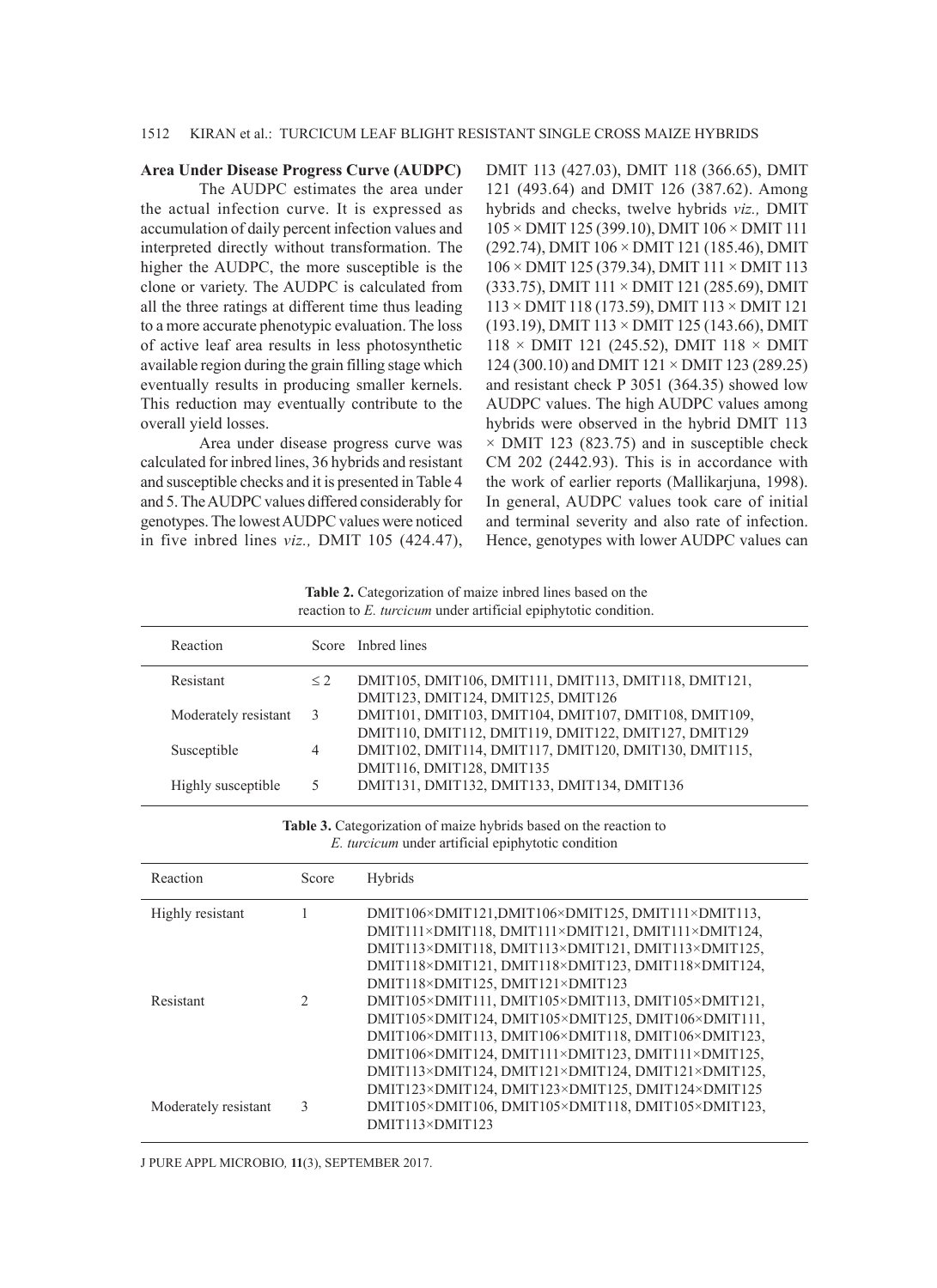be considered as slow blighters. It indicated that such genotypes were more tolerant to pathogen without any economic damage.

Based on the results of the present study, it is concluded that the inbred lines *viz.,* DMIT 105, DMIT 113, DMIT 118, DMIT 121 and DMIT 126 categorized as highly resistant and resistant can be well utilized successfully for developing hybrids and composites in future breeding programme.

In the cross combinations, the hybrids with disease score less than 2 for turcicum leaf blight

along with desirable specific combining ability for grain yield and its component traits appear to be suitable for cultivation in blight predominant areas. In the present study, it is observed that the inbred lines *viz.,* DMIT 105, DMIT 113, DMIT 118, DMIT 121 and DMIT 126 and hybrids *viz.,* DMIT 105 × DMIT 125, DMIT 106 × DMIT 111, DMIT 106 × DMIT 121, DMIT 106 × DMIT 125, DMIT 111 × DMIT 113, DMIT 111 × DMIT 121, DMIT 113 × DMIT 118, DMIT 113 × DMIT 121, DMIT 113 × DMIT 125, DMIT 118 × DMIT 121, DMIT 118 ×

| progress curve of turcleum real origin in moreu mies of marze |            |                  |          |              |
|---------------------------------------------------------------|------------|------------------|----------|--------------|
| Inbred line                                                   | PDI at     | PDI at 20 days   | PDI at   | <b>AUDPC</b> |
|                                                               | tasselling | after tasselling | maturity |              |
| DMIT101                                                       | 6.54       | 21.84            | 24.50    | 812.64       |
| DMIT102                                                       | 7.00       | 14.56            | 26.17    | 692.86       |
| DMIT103                                                       | 7.88       | 20.25            | 25.84    | 820.87       |
| DMIT104                                                       | 9.35       | 22.33            | 34.78    | 981.44       |
| DMIT105                                                       | 3.65       | 10.28            | 14.58    | 424.47       |
| DMIT106                                                       | 8.83       | 13.83            | 18.99    | 643.24       |
| DMIT107                                                       | 9.64       | 19.08            | 30.19    | 876.31       |
| DMIT108                                                       | 12.48      | 25.37            | 33.90    | 1095.9       |
| DMIT109                                                       | 8.18       | 19.00            | 25.73    | 800.98       |
| DMIT110                                                       | 10.43      | 22.69            | 28.96    | 951.99       |
| DMIT111                                                       | 7.48       | 16.08            | 22.37    | 694.94       |
| DMIT112                                                       | 14.69      | 27.15            | 36.63    | 1202.97      |
| DMIT113                                                       | 4.42       | 8.97             | 15.94    | 427.03       |
| DMIT114                                                       | 13.82      | 27.72            | 37.41    | 1204.81      |
| DMIT115                                                       | 16.43      | 30.05            | 41.49    | 1344.41      |
| DMIT116                                                       | 10.85      | 20.36            | 31.92    | 943.46       |
| DMIT117                                                       | 14.31      | 26.84            | 36.09    | 1183.75      |
| DMIT118                                                       | 2.95       | 8.06             | 14.66    | 366.65       |
| DMIT119                                                       | 5.51       | 22.50            | 27.10    | 831.26       |
| DMIT120                                                       | 14.42      | 29.01            | 51.27    | 1381.17      |
| DMIT121                                                       | 6.54       | 10.00            | 16.30    | 493.64       |
| DMIT122                                                       | 13.92      | 23.03            | 37.89    | 1117.82      |
| DMIT123                                                       | 8.48       | 12.99            | 18.81    | 617.42       |
| DMIT124                                                       | 8.45       | 13.32            | 21.44    | 649.75       |
| DMIT125                                                       | 7.09       | 15.49            | 19.27    | 644.32       |
| DMIT126                                                       | 3.03       | 9.26             | 14.18    | 387.62       |
| DMIT127                                                       | 17.34      | 23.13            | 28.88    | 1098.17      |
| DMIT128                                                       | 22.08      | 31.13            | 36.64    | 1430.55      |
| DMIT129                                                       | 14.27      | 25.53            | 40.35    | 1199.55      |
| DMIT130                                                       | 15.64      | 27.00            | 41.18    | 1264.73      |
| CM 202 (Check)                                                | 31.75      | 51.27            | 82.32    | 2483.56      |
| <b>CV</b>                                                     | 9.07       | 12.76            | 7.15     |              |
| CD@5%                                                         | 2.02       | 5.45             | 4.41     |              |
| CD@1%                                                         | 2.71       | 7.33             | 5.93     |              |
|                                                               |            |                  |          |              |

Table 4. Per cent disease index (%) and area under disease progress curve of turcicum leaf blight in inbred lines of maize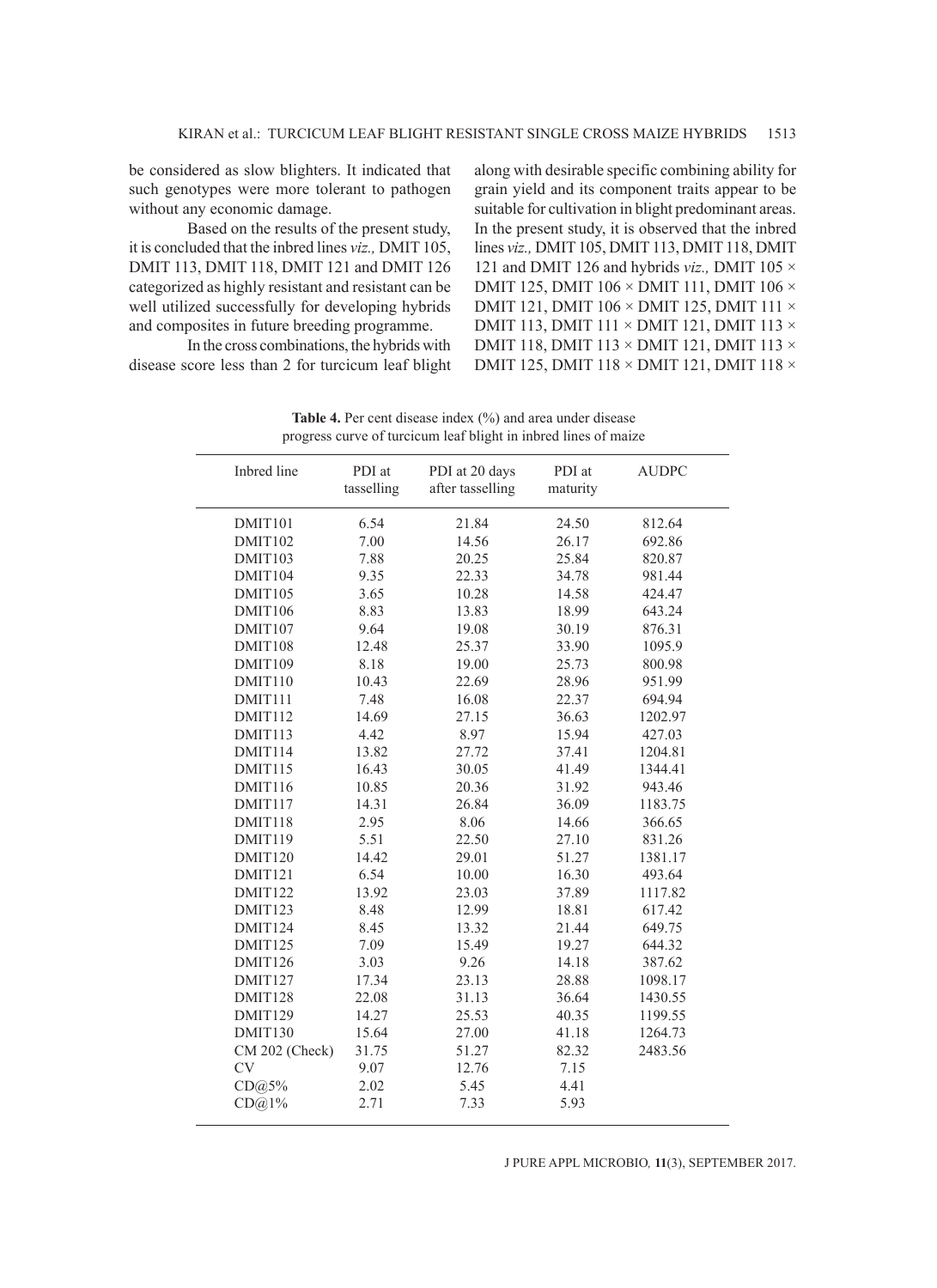DMIT 124 and DMIT 121 × DMIT 123 possessed slow blighting characters. Thus, the slow blight resistant character is very important and can be used in selection process for developing the hybrid or used as such for cultivation. If slow blighting genotypes are widely used in a disease control strategy, the rate of leaf blight development will

not only be reduced during the rainy season, but also during the subsequent *rabi* / summer seasons when the resistance of slow blighting genotype in adult plant stage of growth is operating. Therefore, deployment of the identified slow turcicum leaf blighting genotypes could be an important TLB management strategy in maize.

| Hybrid                     | PDI at<br>tasselling | PDI at 20 days<br>after tasselling | PDI at<br>maturity | <b>AUDPC</b> |  |
|----------------------------|----------------------|------------------------------------|--------------------|--------------|--|
|                            |                      |                                    |                    |              |  |
| DMIT105×DMIT106            | 3.09                 | 9.53                               | 20.88              | 461.23       |  |
| DMIT105×DMIT111            | 4.09                 | 12.37                              | 20.37              | 532.70       |  |
| DMIT105×DMIT113            | 1.23                 | 9.79                               | 19.74              | 417.77       |  |
| DMIT105×DMIT118            | 9.19                 | 17.17                              | 27.34              | 800.62       |  |
| DMIT105×DMIT121            | 4.03                 | 9.12                               | 17.22              | 435.29       |  |
| DMIT105×DMIT123            | 8.92                 | 17.82                              | 27.59              | 810.70       |  |
| DMIT105×DMIT124            | 3.03                 | 11.75                              | 20.89              | 504.56       |  |
| DMIT105×DMIT125            | 4.28                 | 8.08                               | 15.18              | 399.10       |  |
| DMIT106×DMIT111            | 2.33                 | 6.25                               | 12.13              | 292.74       |  |
| DMIT106×DMIT113            | 5.26                 | 10.70                              | 19.69              | 516.09       |  |
| DMIT106×DMIT118            | 3.06                 | 7.97                               | 18.93              | 409.97       |  |
| DMIT106×DMIT121            | 0.32                 | 3.79                               | 10.32              | 185.46       |  |
| DMIT106×DMIT123            | 0.32                 | 9.56                               | 20.94              | 407.04       |  |
| DMIT106×DMIT124            | 3.70                 | 7.85                               | 18.57              | 416.78       |  |
| DMIT106×DMIT125            | 3.71                 | 8.56                               | 13.39              | 379.34       |  |
| DMIT111×DMIT113            | 4.72                 | 5.54                               | 12.86              | 333.75       |  |
| DMIT111×DMIT118            | 7.23                 | 7.38                               | 12.23              | 414.55       |  |
| DMIT111×DMIT121            | 1.65                 | 6.66                               | 11.94              | 285.69       |  |
| DMIT111×DMIT123            | 6.38                 | 11.05                              | 20.67              | 555.26       |  |
| DMIT111×DMIT124            | 7.12                 | 8.63                               | 11.97              | 434.68       |  |
| DMIT111×DMIT125            | 4.49                 | 9.27                               | 18.08              | 456.04       |  |
| DMIT113×DMIT118            | 0.32                 | 4.21                               | 8.29               | 173.59       |  |
| DMIT113×DMIT121            | 0.32                 | 4.67                               | 9.33               | 193.19       |  |
| DMIT113×DMIT123            | 9.90                 | 17.62                              | 27.33              | 823.75       |  |
| DMIT113×DMIT124            | 7.18                 | 12.40                              | 21.53              | 606.71       |  |
| DMIT113×DMIT125            | 0.32                 | 2.59                               | 8.55               | 143.66       |  |
| DMIT118×DMIT121            | 0.32                 | 6.69                               | 10.53              | 245.52       |  |
| DMIT118×DMIT123            | 5.92                 | 9.48                               | 14.35              | 451.39       |  |
| DMIT118×DMIT124            | 1.62                 | 7.24                               | 12.29              | 300.10       |  |
| DMIT118×DMIT125            | 7.43                 | 7.70                               | 13.17              | 434.32       |  |
| DMIT121×DMIT123            | 1.23                 | 7.02                               | 12.42              | 289.25       |  |
| DMIT121×DMIT124            | 7.54                 | 12.87                              | 22.76              | 635.76       |  |
| DMIT121×DMIT125            | 5.86                 | 11.48                              | 20.09              | 547.82       |  |
| DMIT123×DMIT124            | 7.52                 | 14.72                              | 24.01              | 684.82       |  |
| DMIT123×DMIT125            | 4.27                 | 13.80                              | 23.02              | 591.38       |  |
| DMIT124×DMIT125            | 8.00                 | 14.63                              | 22.56              | 678.17       |  |
| P3051 (Resistant check)    | 4.16                 | 7.92                               | 12.28              | 364.35       |  |
| CM 202 (Susceptible check) | 28.87                | 54.43                              | 77.68              | 2442.93      |  |

**Table 4.** Per cent disease index (%) and area under disease progress curve of turcicum leaf blight in maize hybrids